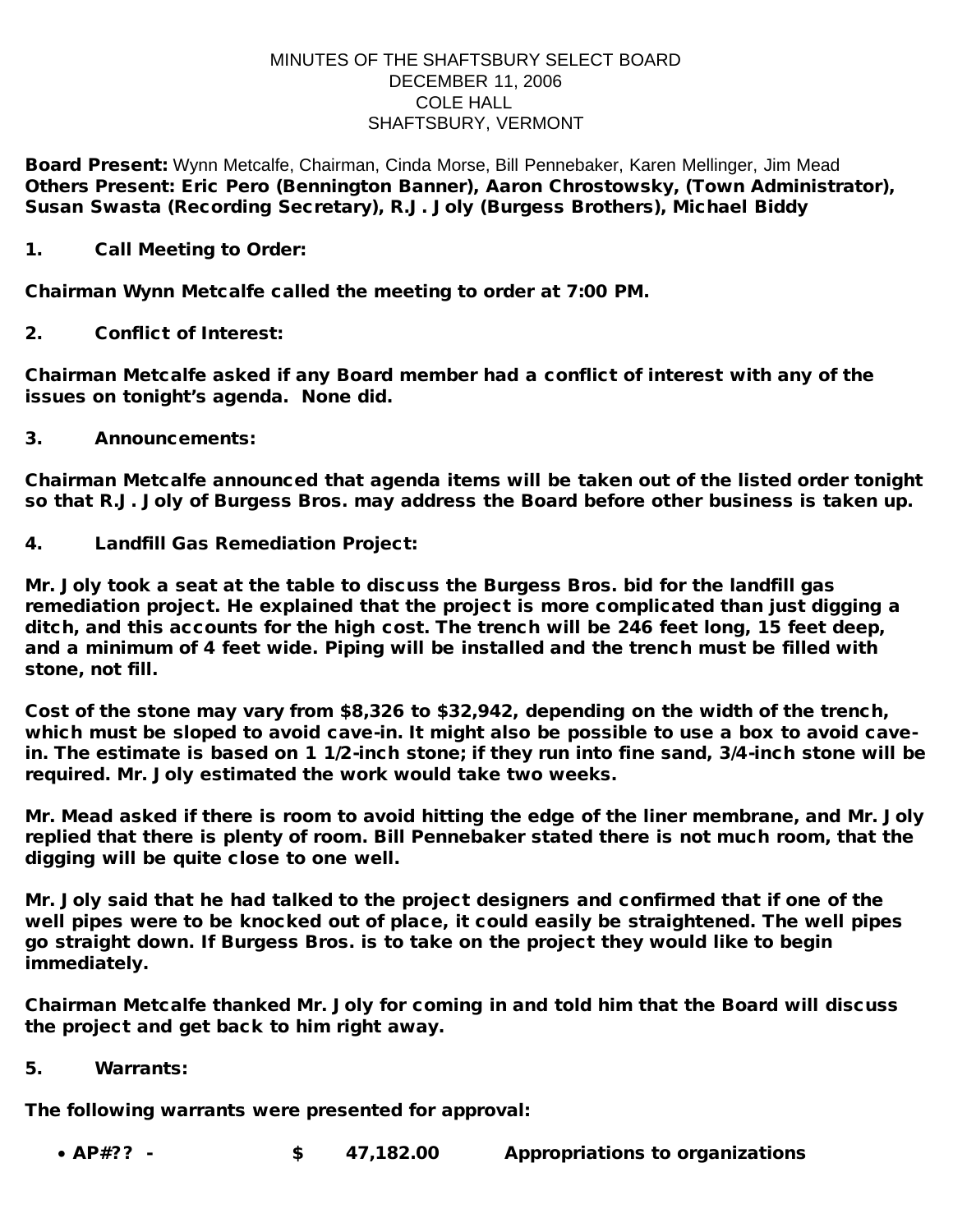- · AP#?? \$ 7,149.05
- · Retirement Wt.#6R \$ 1,125.08

Ms. Morse made motion to pay warrants. Ms. Mellinger seconded. Motion carried 5-0-0.

6. Minutes:

December 4, 2006 Budget Committee Minutes:

Ms. Mellinger made motion to approve minutes. Ms. Morse seconded. Motion carried 5-0-0.

December 4, 2006 Select Board Minutes:

Ms. Morse made motion to approve minutes. Mr. Mead seconded. Motion carried 5-0-0.

7. Public Comments:

Michael Biddy read a letter to the Board concerning what he considers to be improprieties committed by members of the Development Review Board (DRB) and its predecessor, the Zoning Board of Adjustment (ZBA). He stated that the actions of the ZBA last winter in taking Trevor Mance of TAM into a Deliberative Session were "highly irregular and in contravention of Vermont statutes." He feels that no reasonable explanation has been given for this action.

Mr. Biddy stated that on another occasion TAM was given an hours of operation variance, but the results were not made available to townspeople or interested parties by letter or by public posting. He protested denial of party status to himself by appealing to the state environmental court.

Mr. Biddy cited a third alleged instance of unlawful behavior by the DRB this past week. He appeared before the DRB to inquire about a complaint sent to Zoning Administrator Tony Zazzaro in October, concerning TAM's Airport Road driveway being too close to the curb line of North Road. Having received no response, he wrote to Mr. Zazzaro again in December, again citing five TAM violations, and asking that TAM be issued a notice of violation for the driveway.

Mr. Biddy stated that at the last DRB meeting he had been required to be sworn before being permitted to speak. At that time he had requested that DRB member David Mance, described by Mr. Biddy as "Trevor's father and an active part of TAM's applications processes", recuse himself and leave the table.

Mr. Mance refused to do so, and DRB Chairman Jim Carter informed Mr. Biddy that this was "public discussion" and that therefore David Mance could stay at the table and speak on the matter. Mr. Biddy questioned why he had been sworn in and told he was giving testimony, only to have it become "public discussion."

Mr. Biddy stated that in another instance he and Lucy Robinson were told that they could not speak before the Board because they had brought an attorney to speak for them on a prior occasion, and could therefore only approach the Board through the attorney. At this same meeting, Mr. Biddy stated, Trevor Mance and his attorney Tom Dailey took turns speaking.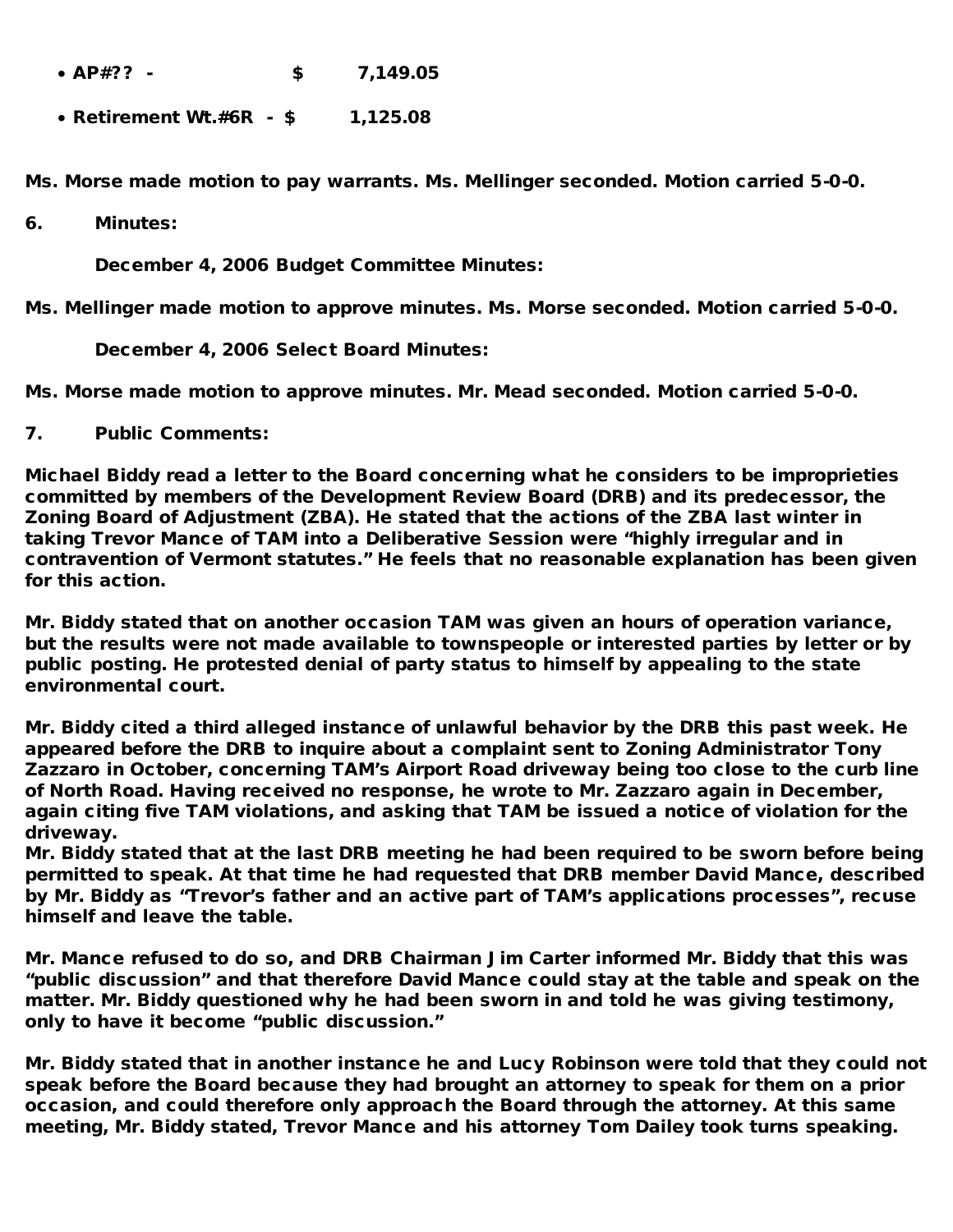Mr. Biddy stated that he has not decided whether to pursue relief through Vermont Superior Court, but wants to inform the Select Board that "the rights of certain townspeople are being stomped on to the benefit of certain others."

Chairman Metcalfe replied that the Select Board has decided that any matters of this nature will be tabled until the other side can respond. DRB Chairman Carter will be allowed to respond. The Board thanked Mr. Biddy for coming in.

8. Emergency Management Update:

The emergency management update was postponed because Jerry Mattison was not present.

4. Landfill Gas Remediation Project (resumption of discussion):

Chairman Metcalfe asked Board members what action should be taken. Mr. Pennebaker replied that he would like to talk to the state before deciding. Buzz Surwilo told him that he would talk to project designers Dubois and King and with Burgess Bros. Mr. Pennebaker would like to do some exploration on the problem well, and consider trying something a little less dramatic to see if it would work.

There was a discussion of the high methane measurements, which Mr. Pennebaker stated may not be a new condition, since levels could not be measured precisely with the old meter. He believes that the town runs the risk of spending \$50,000 to install a gas remediation system that may not work. A particular risk is that this design does not deal with Well Number 4, which new measurements show to be a problem in addition to the other wells.

Mr. Mead asked if there has been any methane problems at the Eastman property, and was told there have not. He noted that they are running out of time to complete the project, and might have to wait until spring if it is postponed.

Mr. Pennebaker reiterated that, now that he knows Well Number 4 is also a problem, he would like to try a simpler remedy if the state will buy into it. He stated that Dubois and King do not guarantee that their remediation design will work.

Chairman Metcalfe noted that Highway Foreman Ron Daniels feels that town workers cannot take on this project. Mr. Pennebaker stated that Mr. Surwilo had been surprised at the size of the project. It was decided to have Mr. Pennebaker discuss the project further with the state.

9. Sidewalk Design Consultant Bid Opening:

Aaron Chrostowsky opened five bids from the sidewalk design consultants. The five were: SVE Associates for \$25,000; ESPC for \$25,435; Hoyle for \$27,185; Dufresne for \$27,982; and Resource Systems for \$38,895. Ms. Mellinger stated that the bidders are to be reviewed for qualifications, not just price. She and others will look at them.

10. Other Business:

Ms. Morse asked Mr. Pennebaker how much methane is needed to make capturing it for energy uses feasible. He replied that it would be more than a small landfill like the town's could produce. Mr. Mead asked why the methane cannot be pumped out, and Mr. Pennebaker